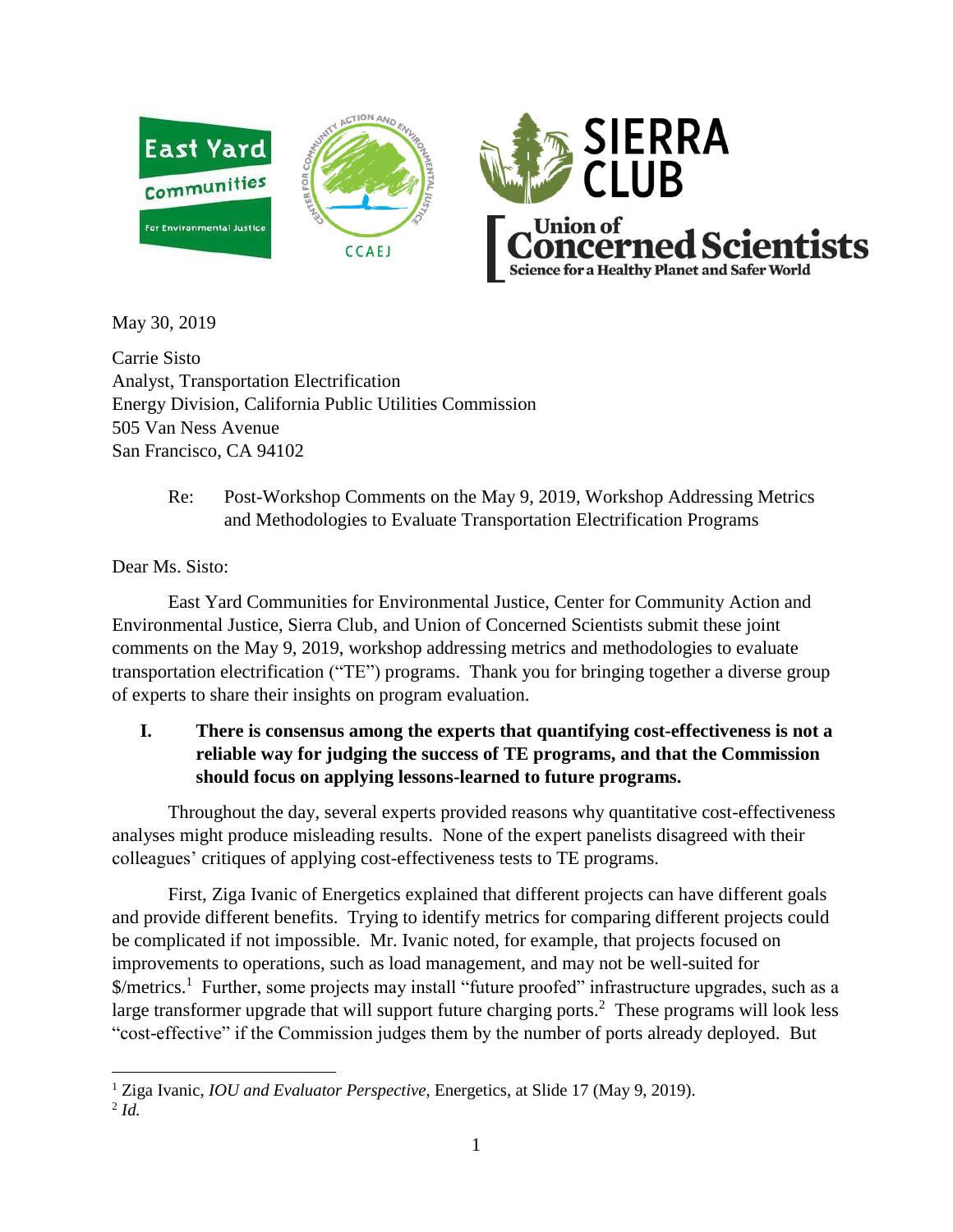these forward-looking investments are a feature of long-term planning—not a bug. The programs may also not achieve real operational data until later in the 12-month collection phase, reflecting that it takes some time to start a new program but making "[c]ollected data not necessarily representative of true potential."<sup>3</sup>

Then, Yachun Chow of the Air Resources Board ("ARB") drew on her experience developing the Innovative Clean Transit rule to provide insights that are valuable for all the Commission's TE programs, but perhaps especially crucial for fleet and medium/heavy-duty vehicle programs. Dr. Chow explained that cost-effectiveness evaluation is easier when a project boundary and life is well-defined, but many factors complicate the cost-effectiveness evaluation of a TE infrastructure project.<sup>4</sup> She explained that infrastructure that is not fully utilized during the program timeframe may be fully utilized later.<sup>5</sup> Ultimately, Dr. Chow encouraged long-term planning that may require increased near-term investments,<sup>6</sup> asking the workshop audience if they want to trench a site one or three times in the next 30 years. Dr. Chow found that a minimum of two years of vehicle operation is essential to gain meaningful operating experience, and that the potential for more vehicle downtime during the early deployment stage could complicate cost-effectiveness analysis.<sup>7</sup> Moreover, a traditional cost-effectiveness analysis will not take into account the ability of current investments to help drive down future costs.<sup>8</sup>

Kicking off the second panel, Philip Kreycik of Cadmus recommended prioritizing lessons learned over cost-effectiveness as the most important aspect of program evaluation for most TE projects at this stage. Mr. Kreycik also explained that many of the challenges to evaluating TE programs are not unique to TE, but may be more acute than in other utility programs.<sup>9</sup>

Next, Dan Bowermaster of the Electric Power Research Institute began his remarks by observing that all of the two to three dozen use cases for electric vehicles are "pretty young" and that although it may be tempting to think about cost-effectiveness we should remember where we are in the process of TE adoption.

During the discussion period, Austin Brown of the University of California, Davis, stated that we do not want a single core metric for the TE programs to optimize around. Dr. Brown also observed that it does not make sense to only look at what chargers are used the most, because those fully utilized chargers may not be where they are most needed. A focus on utilization rates could deter deployment of chargers in disadvantaged communities and other areas that the market is underserving. Noel Crisostomo from the Energy Commission raised the

<sup>3</sup> *Id.* at Slide 16.

<sup>4</sup> Joshua Cunningham and Yachun Chow, *Emissions Modeling, ZEV Programs, & Data Collection*, ARB, at Slide 21 (May 9, 2019) ("ARB TE Presentation").

<sup>5</sup> *Id.*

<sup>6</sup> *Id.* at Slide 24.

<sup>7</sup> *Id.* at Slides 21-22.

<sup>8</sup> *Id.* at Slide 21.

<sup>9</sup> Philip Kreycik, *Evaluation Methodologies From Other Practice Areas*, Cadmus, at Slide 15 (May 9, 2019).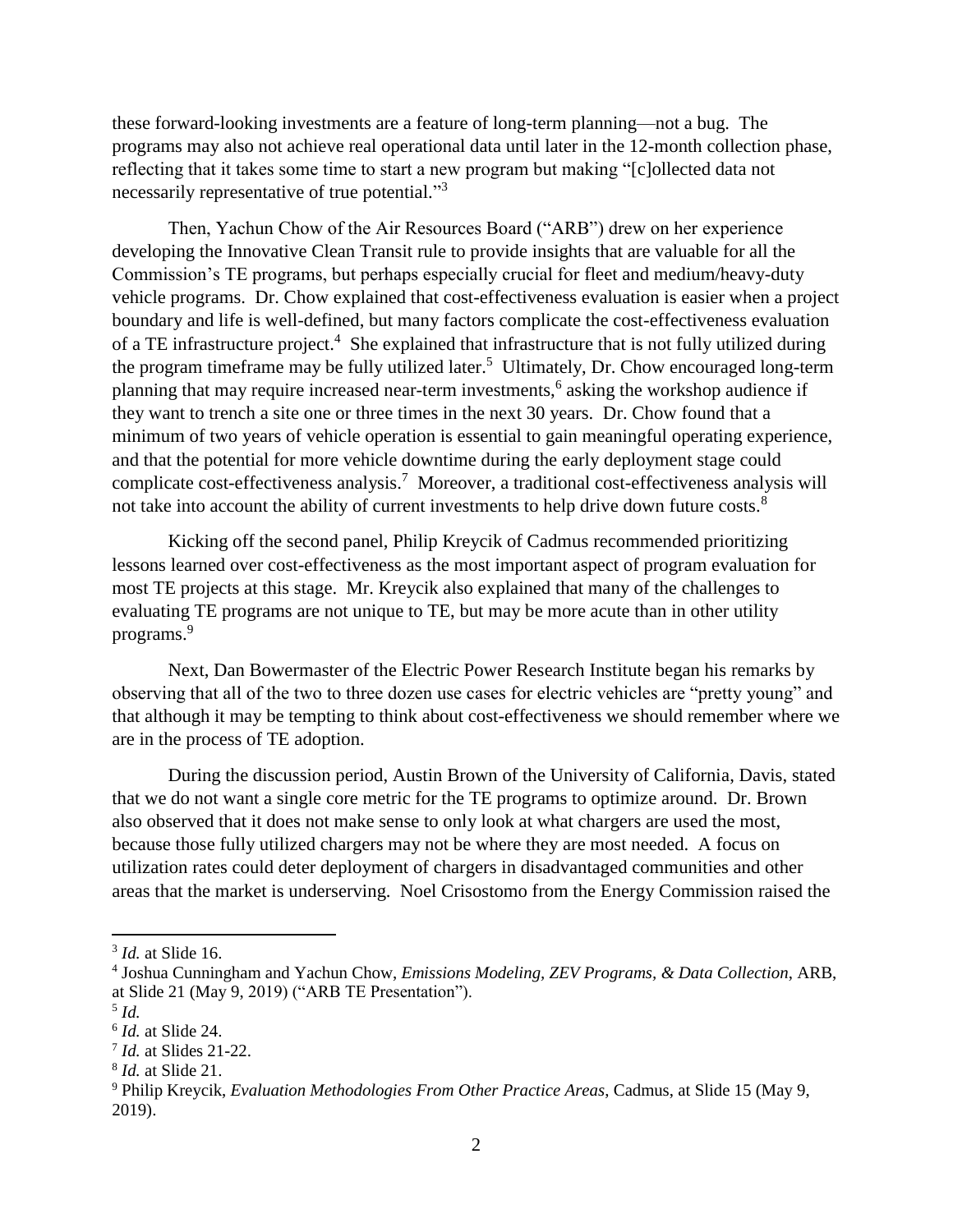similar point that instead of assessing infrastructure in isolation, the decision makers should consider the network as a system.

Panelists also seemed to agree that metrics around incremental electric vehicle adoption were not reasonable for assessing these infrastructure investments. Mr. Kreycik explained that there are too many factors influencing electric vehicle adoption to directly connect incremental adoption to infrastructure investment. Mr. Bowermaster supported this conclusion by noting, for example, that public charging may be the least used but is still necessary to support electric vehicle adoption.

At this stage of infrastructure deployment, the experts recommended analysis of lessons learned from TE programs. For instance, during the first panel discussion, Joshua Cunningham of ARB suggested evaluating sites and their users to identify strategies for reducing costs per site in the future. Hypothetically, Mr. Cunningham suggested that a program evaluation might find that an urban DC fast charger might be able to serve its purpose with 100 kW, rather than 350 kW. Dr. Brown views the Commission's pilots as experiments that will help the Commission understand what works so they can scale it up, and shared some of the lessons learned from the TE projects he worked on during his time at the U.S. Department of Energy.<sup>10</sup>

Similarly, Mr. Kreycik characterized the Commission's current TE programs as "an opportunity to understand barriers." He urged the group to think in terms of market transformation. His goals include demonstrating to other people who are not participating that there is a model, disseminating lessons, and making the case for other fleet owners to participate in the next round.

The experts' recommendations to favor the collection and dissemination of lessonslearned over cost-effectiveness metrics are consistent with the requirements of Senate Bill ("SB") 350. The statute does not make program approval contingent upon cost-effectiveness testing. Instead, the Legislature required TE programs to "seek to minimize overall costs and maximize overall benefits." Cal. Pub. Util. Code, § 740.12(b). This minimal cost, maximum benefit assessment from SB 350 is a general directive as opposed to an absolute mandate. The Commission should implement this concept by applying lessons-learned from prior TE programs to improve program design and avoid unnecessary spending. For instance, if the utilities discover that they can provide the same level of service at reduced costs by switching from one type of equipment to another, this lesson will allow them to minimize costs without undermining the imperative to "accelerate widespread transportation electrification." *Id.* The Commission should continue to "encourage proposals . . . that can be implemented quickly in the near term, and scaled up if they prove successful"<sup>11</sup> and to require measurable indicators for progress

<sup>10</sup> Austin Brown, *Metrics & Methodologies to Evaluate Transportation Electrification Programs*, University of California, Davis, at Slide 14 (May 9, 2019). For instance, one of the "Planning and Management" lessons learned is: "Develop detailed process maps to streamline operating procedures; guide vendors, installers, and service technicians; and provide higher quality customer services and issues resolution."

<sup>11</sup> *Assigned Commissioner's Ruling Regarding The Filing of Transportation Electrification Applications Pursuant to Senate Bill 350*, R.13-11-007, at 17, 24 (Sept. 14, 2016),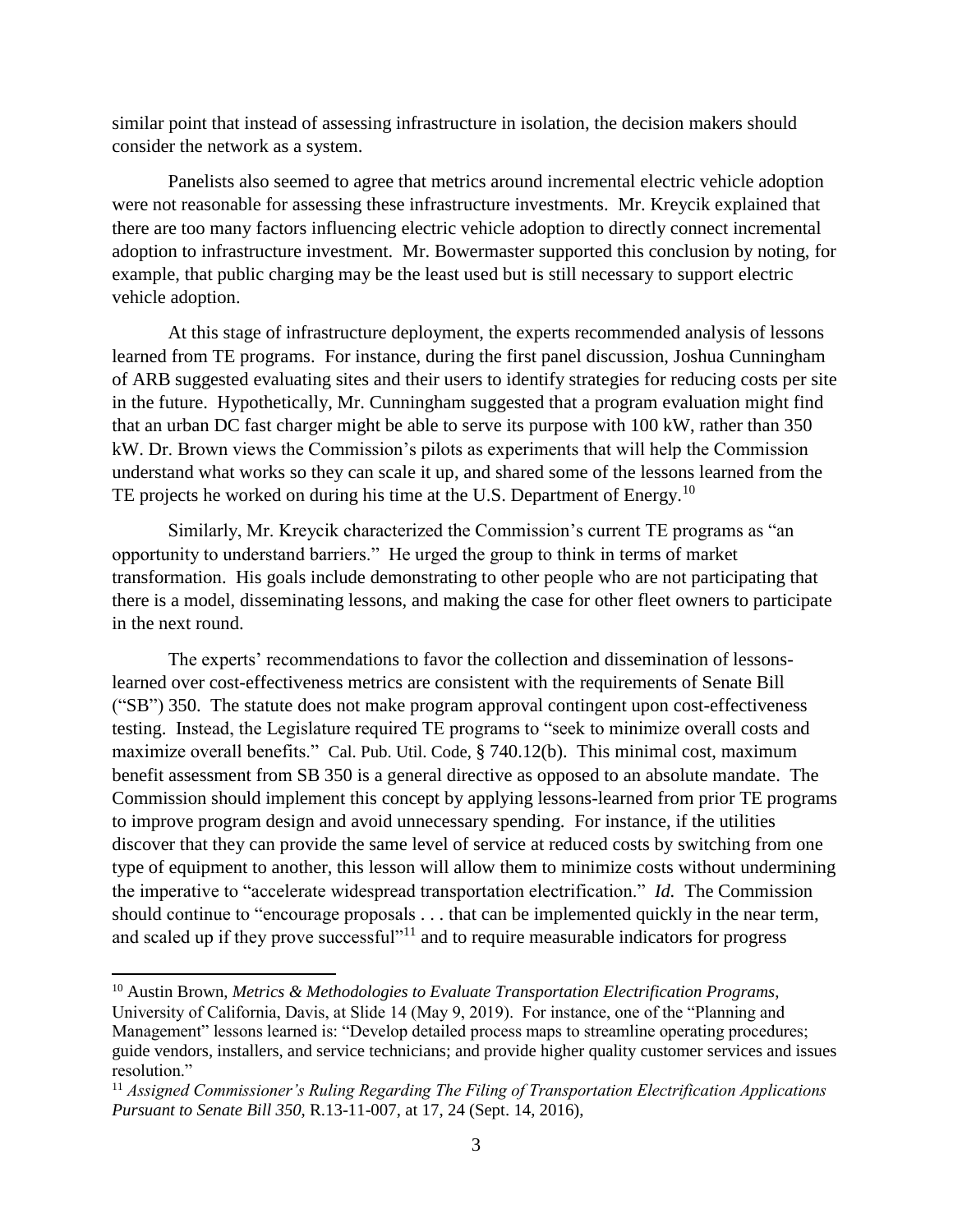toward statutory goals "where possible."<sup>12</sup> But the Commission should not require any absolute demonstration of cost-effectiveness upfront for approval of a given program.

Cost-effectiveness testing is particularly inappropriate for the Commission's TE programs because traditional cost-effectiveness metrics do not capture the benefits that the Legislature sought to promote through transportation electrification. SB 350 requires the Commission to approve TE programs that are in the interests of ratepayers, which the Legislature defined to include several difficult-to-quantify benefits. Cal. Pub. Util. Code, §§ 740.8, 740.12. For instance, the Legislature made TE programs a tool for reducing health and environmental impacts from air pollution and creating high-quality jobs and other economic benefits in disadvantaged communities. *Id.,* § 740.8. The Commission has no means to quantify these diverse benefits. In cost-effectiveness testing, as the adage goes, "what isn't counted doesn't count." Therefore, requiring TE programs to pass a cost-effectiveness test would subvert the goals of SB 350's transportation electrification mandates.

## **II. ARB's presentations illustrate what failure will look like if the Commission's TE programs are too halting.**

The workshop presentations provided important insight into how the Commission's TE programs could fail, in addition to discussing how the programs might succeed.

## **A. The Commission's electric vehicle programs will fail if the lack of charging infrastructure discourages ARB from adopting stringent emissions rules.**

ARB is responsible for adopting vehicle emissions standards, which are among the primary tools in California's efforts to achieve health-based air quality standards. California's most polluted air basins, which are home to millions, will not have healthy air without regulations that compel the transition to zero-emissions vehicles.<sup>13</sup> At the workshop, ARB representatives explained that infrastructure is one of the factors they consider when they decide how aggressively to set their zero-emission vehicle ("ZEV") mandates. When ARB sets ZEV passenger vehicle mandates for the period after 2025, it will examine the "[s]ufficiency of fueling infrastructure," among other factors.<sup>14</sup> Moreover, the availability of charging infrastructure will play a role in how strong future regulations on larger vehicles like buses, trucks, forklifts, and other equipment can be.

l

<http://docs.cpuc.ca.gov/PublishedDocs/Efile/G000/M167/K099/167099725.PDF> (confirmed and ratified by the Commission in D.16-11-005).

<sup>12</sup> *Id.* at 17.

<sup>13</sup> See CARB, *Vision for Clean Air: A Framework for Air Quality and Climate Planning*, at 11-12 (Jun 27, 2012)[, https://www.arb.ca.gov/planning/vision/docs/vision\\_for\\_clean\\_air\\_public\\_review\\_draft.pdf.](https://www.arb.ca.gov/planning/vision/docs/vision_for_clean_air_public_review_draft.pdf)

<sup>&</sup>lt;sup>14</sup> ARB TE Presentation at Slide 11.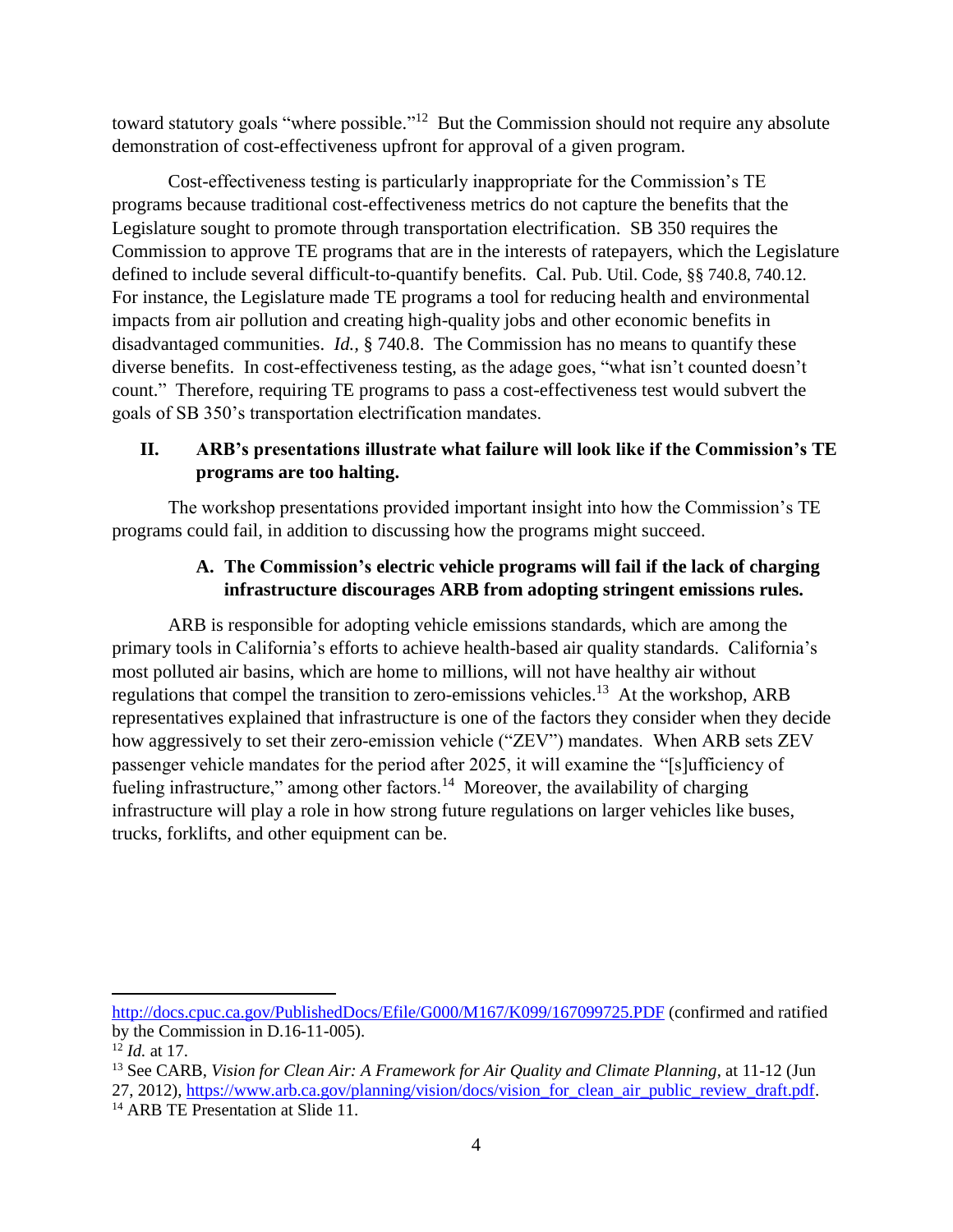**B. The Commission's electric vehicle programs must address the acute localized health threats and regional air pollution threats imposed by the freight industry.** 

A primary driver of regional pollution in California is the freight and logistics industry. The environmental justice groups most active on pushing to clean up California's seaports and other associated freight infrastructure have determined that advancing zero-emission technologies, including electrification, is vital to improving air quality in some of California's most disadvantaged communities, which suffer disproportionately from the toxic diesel emissions emanating from the freight industry. In addition to the regulatory impacts, a key impediment to the wide-scale transportation electrification even exceeding ARB's regulatory targets and building infrastructure necessary to protect public health is the lack of charging infrastructure in the freight and logistics system. While the Commission has made great strides in approving large programs recently, the scope of challenge—literally electrifying hundreds of thousands of trucks, cargo equipment, locomotives, ships, and other equipment—requires an unprecedented amount of utility involvement to work with customers on projects that these entities have less experience working with. In addition, ARB has explained that a principal challenge to electrification in the medium- and heavy-duty sector is meeting large electric loads at charging sites<sup>15</sup>—an issue that utility TE programs are particularly well-suited to address. The Commission must work aggressively to support the electrification of heavy-duty vehicles because they account for 35% of NOx emissions in the dangerously polluted South Coast Air Basin, in addition to the acute toxic threat imposed on communities in California.<sup>16</sup>

## **C. The Commission's electric vehicle programs will fail unless the economically vulnerable Californians who live and work in investor-owned utility territories have access to charging by the time electric vehicles have lower purchase costs than combustion vehicles.**

Equity demands that all Californians have access to passenger vehicle chargers by the time electric vehicles are cheaper to purchase than combustion vehicles. According to projections in ARB's presentations, all-electric cars with a range of 150 miles on a single charge will have a lower up-front price than their internal combustion counterparts by 2024:<sup>17</sup>

<sup>15</sup> *Id.* at Slide 14.

<sup>16</sup> *Id.* at Slide 4.

<sup>17</sup> *Id.* at Slide 10.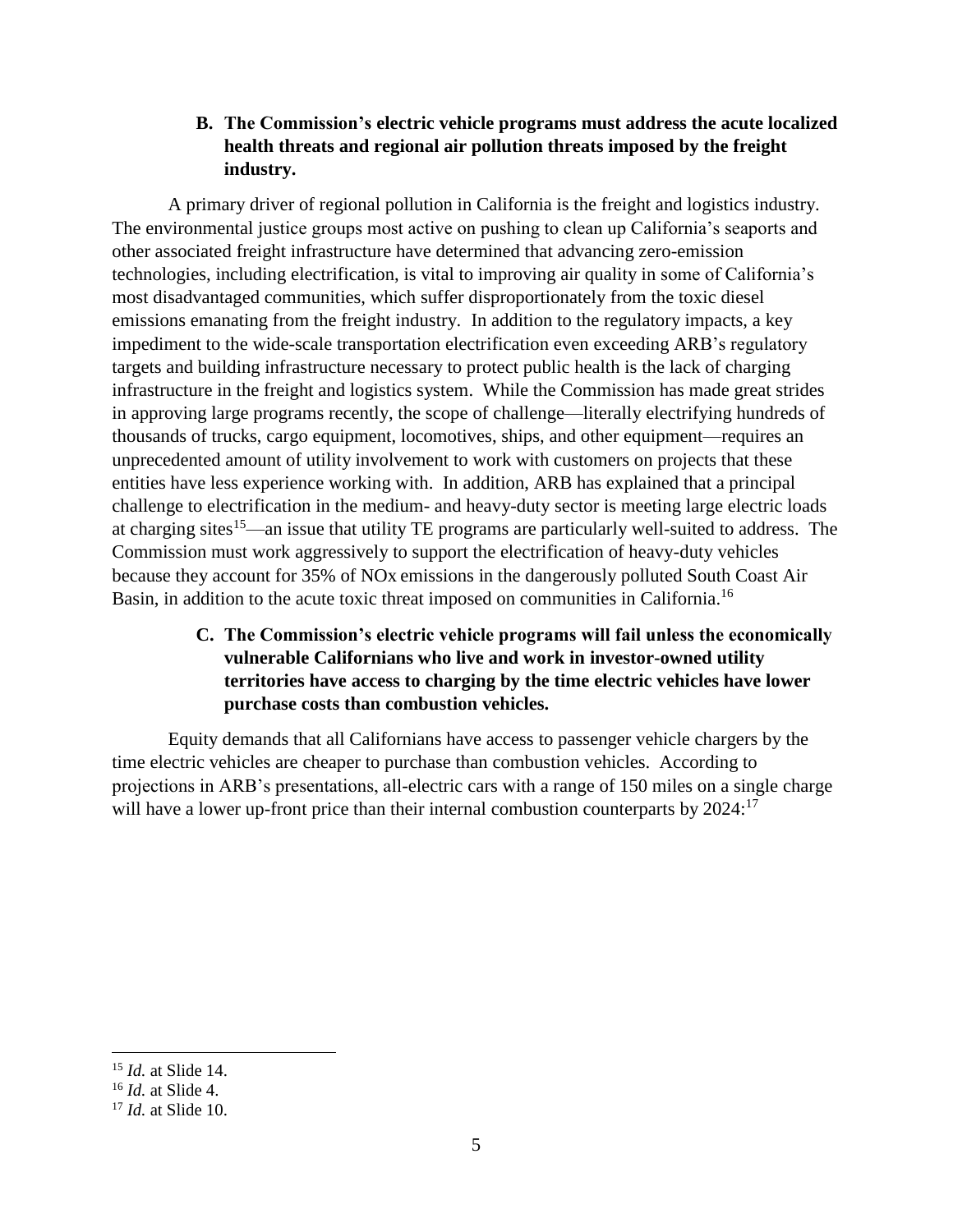

Californians who purchase these low-cost electric vehicles will experience benefits far beyond the competitive purchase price: electric vehicles have room for superior safety features and are less prone to rollover accidents,<sup>18</sup> save consumers money on fueling and maintenance over the life of the vehicle,<sup>19</sup> and avoid emissions of health-harming and climate-forcing pollution. To ensure equitable access to these financial and health benefits, it is imperative that all Californians have access to vehicle charging by no later than 2024, if not sooner.

The Commission must oversee a vast and rapid effort to deploy the necessary charging infrastucture by the time economically vulnerable consumers will demand electric vehicles as a money-saving opportunity. 2024 is four and a half years away. Historically, it has taken more than a year from the time a utility files an application for a large TE investment for the Commission to issue a decision on the proposal. Even after program approval, the utilities undergo a lengthy process before they put steel in the ground. The Commission and utilities must work together to hasten charging deployments at multi-unit dwellings, workplaces, and other public sites in particular to provide access to the millions of Californians who do not yet have adequate access to vehicle charging. Most Californians do not live in single-family, owneroccupied homes and will rely on state policy to overcome the barriers to deploying charging infrastructure to serve them. $^{20}$ 

[https://www.ucsusa.org/sites/default/files/attach/2017/11/cv-report-ev-savings.pdf.](https://www.ucsusa.org/sites/default/files/attach/2017/11/cv-report-ev-savings.pdf)

<sup>18</sup> Nicolas Zart, *Do Electric Vehicles Have Better Overall Safety? Part 2*, Clean Technica (Apr. 1, 2018). [https://cleantechnica.com/2018/04/01/do-electric-vehicles-have-better-overall-safety-part-2/.](https://cleantechnica.com/2018/04/01/do-electric-vehicles-have-better-overall-safety-part-2/) <sup>19</sup> Union of Concerned Scientists, *Going from Pump to Plug* (Nov. 2017),

<sup>&</sup>lt;sup>20</sup> According to the most recent census data, 45.5% of California housing units are renter-occupied, and 58.1% of the state's housing units are detached single-family homes. *See* United States Census Bureau, American Community Survey, Community Facts—Selected Housing Characteristics for California 2016, [https://factfinder.census.gov/faces/tableservices/jsf/pages/productview.xhtml?pid=ACS\\_17\\_5YR\\_DP04&](https://factfinder.census.gov/faces/tableservices/jsf/pages/productview.xhtml?pid=ACS_17_5YR_DP04&prodType=table) [prodType=table.](https://factfinder.census.gov/faces/tableservices/jsf/pages/productview.xhtml?pid=ACS_17_5YR_DP04&prodType=table) 37% of rental homes in California are single-family homes. Terner Center for Housing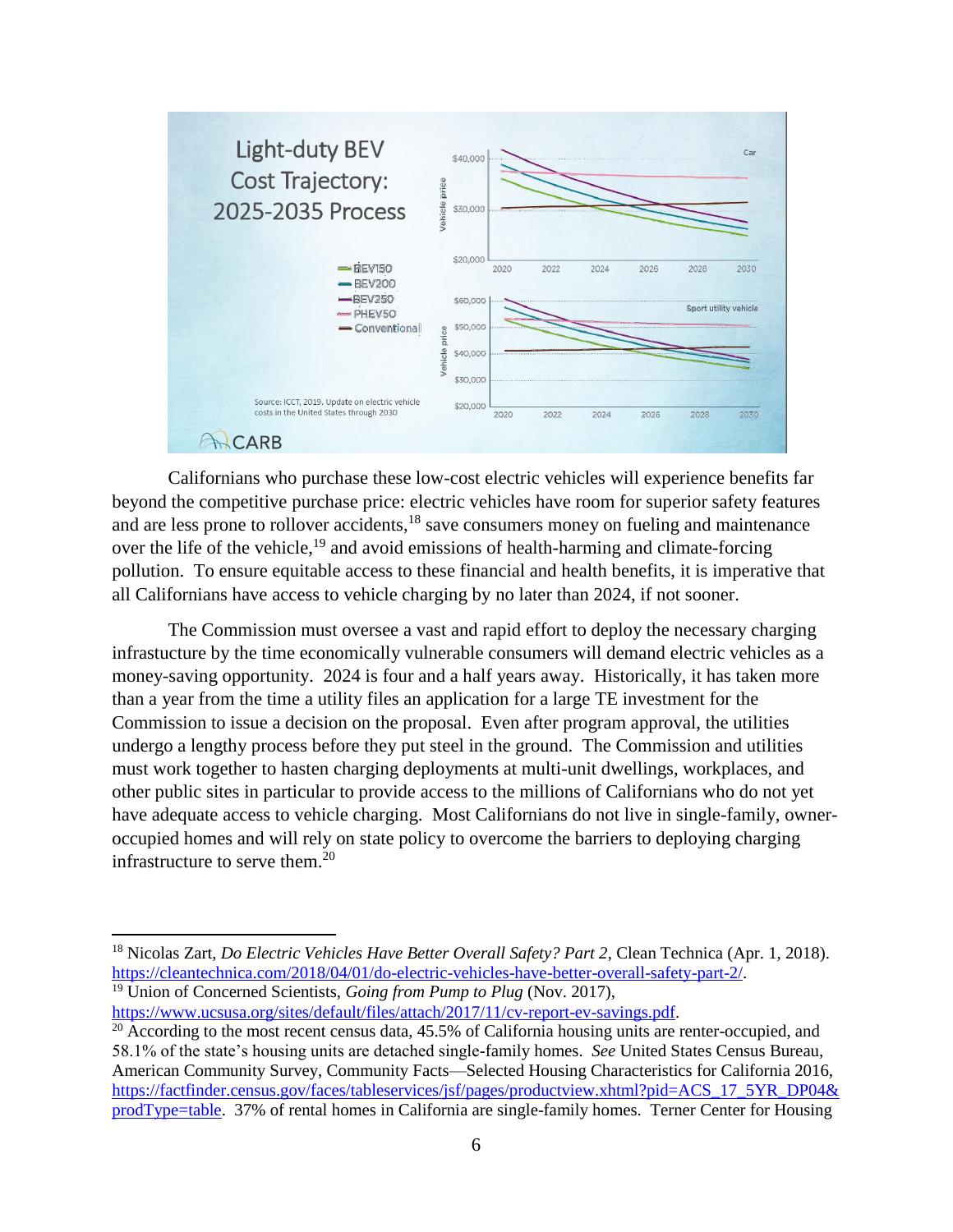#### **III. Metrics like "\$/GHG reduction" or "\$/incremental EV adoption" are not reliable because they conflate the cost of an investment with the impact on rates.**

The notice of the May 9 workshop raised the question of whether metrics like "\$/GHG reduction, \$/incremental EV adoption, \$/kWh load shift" might best identify the most successful utility TE programs. The answer to this question is: No.

The proposal for a metric such as "\$/GHG reduction" appears to rest on the assumption that the Commission can determine a program's financial cost to ratepayers and plug that figure into the numerator of the \$/GHG reduction equation. This premise is flawed because the cost of the investment in a TE program does not represent the program's impact on rates. In the long term, ratepayer investments in transportation electrification can put downward pressure on rates. TE programs bring on new load, and thus allow utilities to spread their fixed costs across more kilowatt-hour sales. Moreover, electric vehicle loads are often flexible. The ability of vehicles to charge when renewable power is cheap and abundant creates significant opportunities for electric vehicles to provide grid benefits.<sup>21</sup> According to recent research from Synapse Energy Economics, electric vehicles are already driving down rates for California's investor-owned utilities. $22$ 

#### **IV. Data Collection Templates**

 $\overline{\phantom{a}}$ 

We identified a few specific areas to be modified on the data collection templates. Those suggestions are found in Appendix A.

#### **V. A Framework Built Around Lessons Learned**

Like the expert panelists at the May 9 workshop, we encourage the Commission to focus its program evaluation on learning rather than metrics. At this still very early stage of transportation electrification, evaluators should assess what has worked well in the projects to date, and what has not, and then explore why. We encourage the Commission to collect and share lessons from the past to provide guidance going forward. Are there steps that can avoid the pitfalls of the past? Did the program identify barriers to widespread electrification of a particular vehicle sector, or demonstrate models for addressing those barriers? Avoiding the mistakes of the past will help minimize costs, and scaling up proven models for targeting the barriers to widespread transportation electrification will maximize benefits. Thus, learning will aid the Commission in meeting SB 350's directive, which is to approve programs that seek to maximize benefits and minimize costs and meet other statutory criteria. § 740.12(b).

Innovation, *Finding Common Ground on Rent Control*, at 15 (May 2018),

[http://ternercenter.berkeley.edu/uploads/Rent\\_Control\\_Paper\\_053018.pdf.](http://ternercenter.berkeley.edu/uploads/Rent_Control_Paper_053018.pdf)

<sup>21</sup> Jonathan Coignard *et al.*, *Clean vehicles as an enabler for a clean electricity grid*, Environmental Research Letters, Vol. 13, No. 5 (May 16, 2018), [https://iopscience.iop.org/article/10.1088/1748-](https://iopscience.iop.org/article/10.1088/1748-9326/aabe97) [9326/aabe97](https://iopscience.iop.org/article/10.1088/1748-9326/aabe97) ("By displacing the need for construction of new stationary grid storage, EVs can provide a dual benefit of decarbonizing transportation while lowering the capital costs for widespread renewables integration.").

<sup>22</sup> Jason Frost *et al.*, *Electric Vehicles are Driving Electric Rates Down*, Synapse Energy Economics (Feb. 2019), [https://www.synapse-energy.com/sites/default/files/EVs-Driving-Rates-Down-8-122.pdf.](https://www.synapse-energy.com/sites/default/files/EVs-Driving-Rates-Down-8-122.pdf)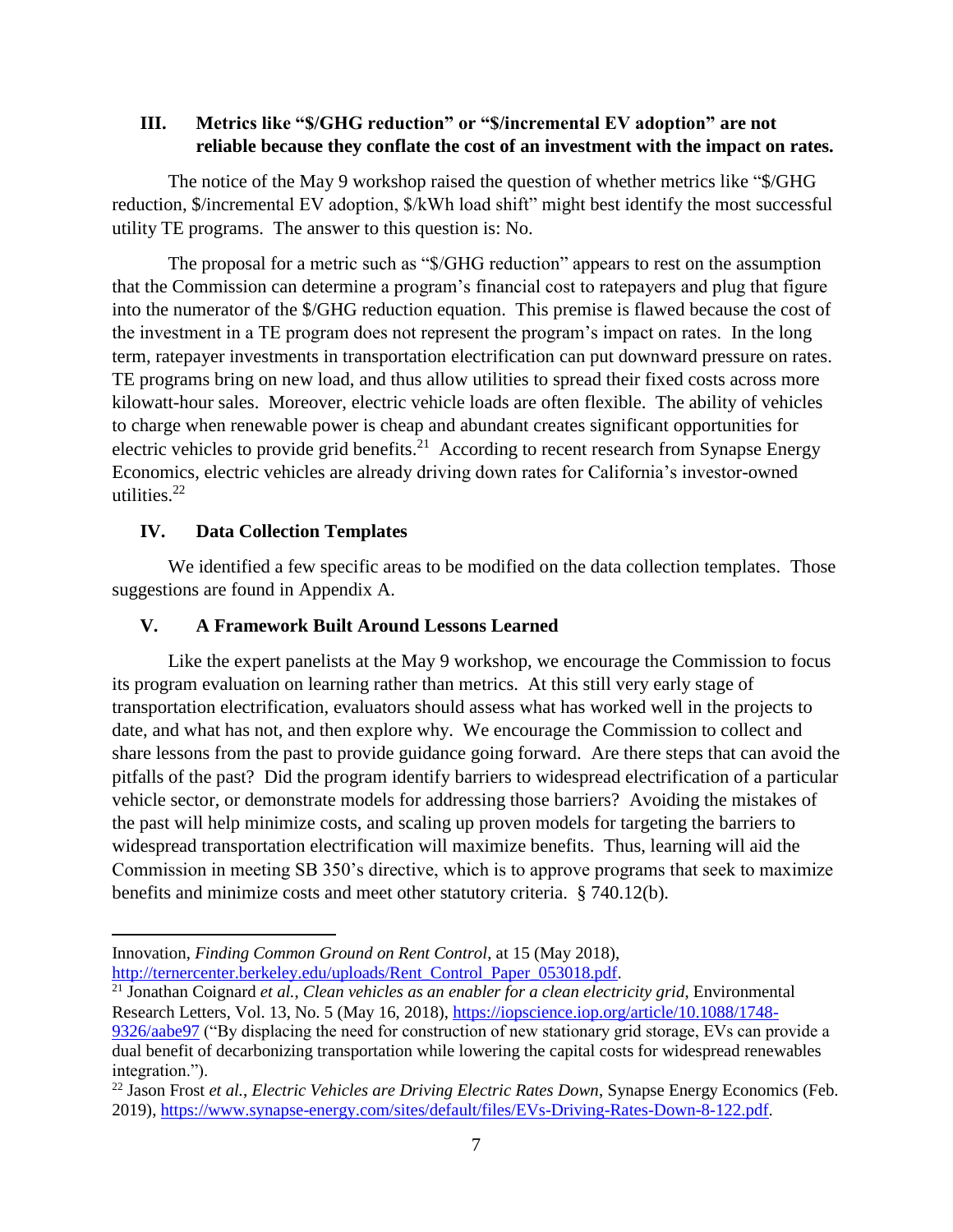Lessons learned from program evaluations can inform the Commission's Transportation Electrification Framework. For instance, the framework can highlight best-practices that will help maximize benefits and minimize costs. It could also be useful for the framework to recommend a checklist of questions to ask in designing programs and identify resources for planning. Even if these best practices are not available by October 2019, the framework can establish a general system for building off past experience that can be refined over time.

#### Sincerely,

Paul Cort Earthjustice 50 California Street, Suite 500 San Francisco, CA 94111 Telephone: (415) 217-2000 Email: pcort@earthjustice.org

Sara Gersen Adriano Martinez **Earthjustice** 800 Wilshire Boulevard, Suite 1000 Los Angeles, CA 90017 Telephone: (415) 217-2000 Email: sgersen@earthjustice.org amartinez@earthjustice.org

*Attorneys for East Yard Communities for Environmental Justice and Center for Community Action and Environmental Justice*

Samantha Houston Union of Concerned Scientists 1825 K Street NW, Suite 800 Washington, DC 20006 Telephone: (202) 331-5459 Email: shouston@ucsusa.org

Jimmy O'Dea Union of Concerned Scientists 500 12<sup>th</sup> St, Suite 340 Oakland, CA 94607 Telephone: (510) 809-1583 Email: jodea@ucsusa.org

Jessica Yarnall Loarie Sierra Club 2101 Webster Street, Suite 1300 Oakland, CA 94612 Telephone: (415) 977-5636 Email: jessica.yarnall@sierraclub.org

Joseph Halso Sierra Club 1536 Wynkoop Street, Suite 200 Denver, CO 80202 Telephone: (303) 454-3365 Email: joe.halso@sierraclub.org

*Attorneys for Sierra Club*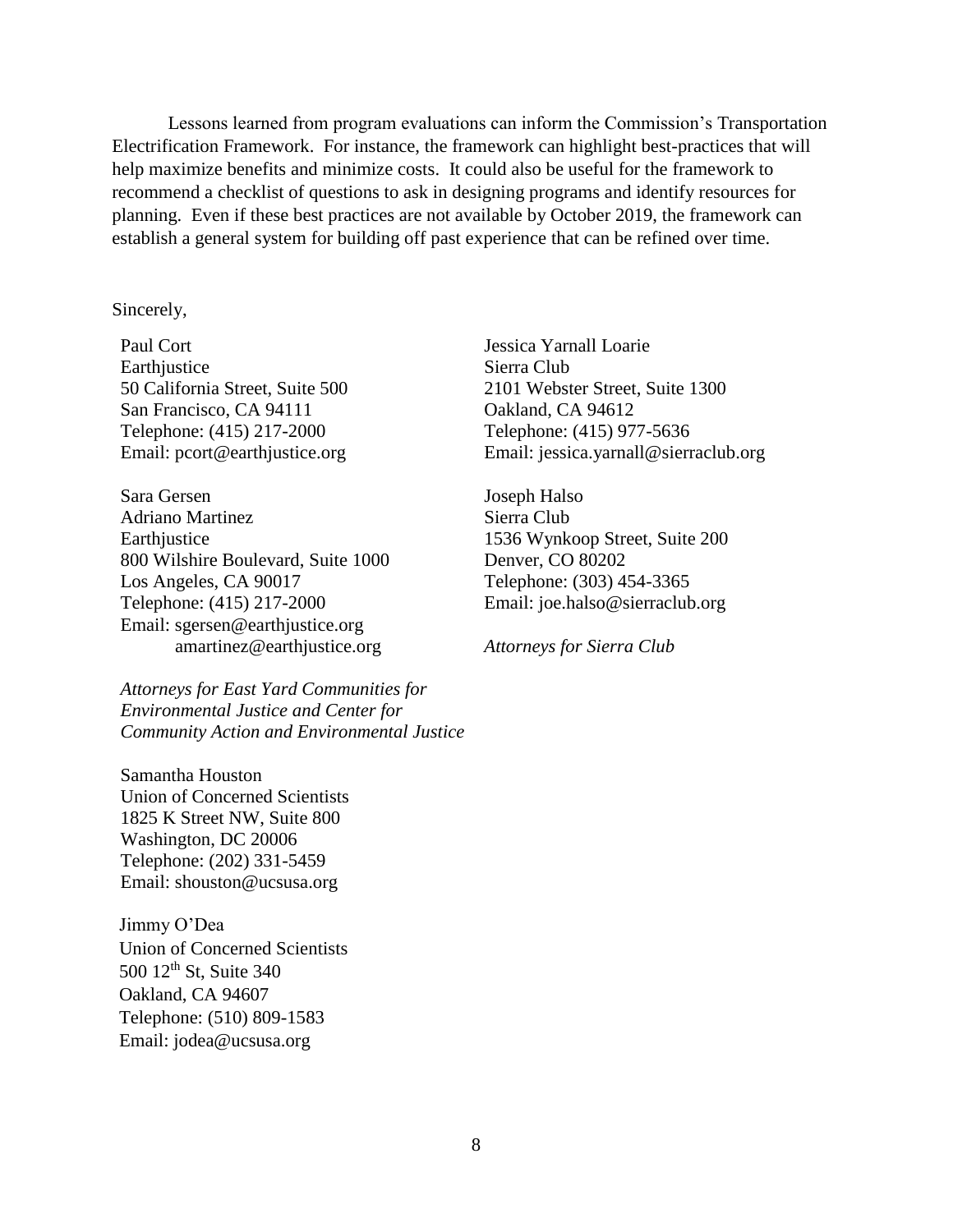### **Appendix A: Recommendations for Data Collection Templates**

## **Standard Review Projects Template**

- 1. It would be helpful to adhere to consistent terminology in the reporting templates to avoid confusion and ensure that TE programs are evaluated on the same basis.
	- a. Programs vs. projects: utility efforts have typically been referred to as TE *programs*, rather than *projects*, in utility proposals and Commission decisions.
	- b. Participants vs. partners: the term program *participants* is less ambiguous than project *partners*, as used in 3(e) and 9(a) of the "Final Report Template" Word document.
- 2. The template does not appear to refer to a timeframe for data collection, which, per stipulations by PG&E and SCE with multiple parties, requires data collection for an additional five years beyond the installation of charging stations. While this timeframe may appear in other documents, it would be useful to include it explicitly in the template.
- 3. The template does not mention how investor-owned utilities will record whether potential or actual program participants have included on-site load management technologies, or how the utilities take those load management technologies into account when scoring potential DC fast charging (PG&E) or medium- and heavy-duty projects (PG&E and SCE), as required by stipulation with multiple parties. This information should be recorded in the "Final Report Template" document in the "Project participants" section.
- 4. The template does not require a discussion of how the electric vehicle loads at a program site coincide with overall grid load. It would be helpful to call for this discussion as part of item 6(e) in the "Final Report Template."
- 5. Both templates ask for reporting on incremental vehicle adoption attributable to the TE program. As discussed in the comments above, pinning down incremental vehicle adoption is problematic because of the many barriers that must be overcome in order for a consumer or fleet operator to adopt an electric vehicle. It is not meaningful to identify which barrier-breaking factor tipped the scale for that consumer or fleet operator. Instead, we urge the Commission to focus on the following:
	- a. Discussion of how the program broke down barriers to electric vehicle adoption with a focus on lessons learned about effectively continuing to break down these barriers in future programs.
	- b. Reporting of total vehicles supported during the program period and the total number of vehicles that could be supported by make-ready infrastructure installed as part of the program (as part of future proofing investments).
- 6. The "Charging Session Data" tab of the "Final Data Collection Template" Excel document does not include a field for volumetric rate for electricity during each charging